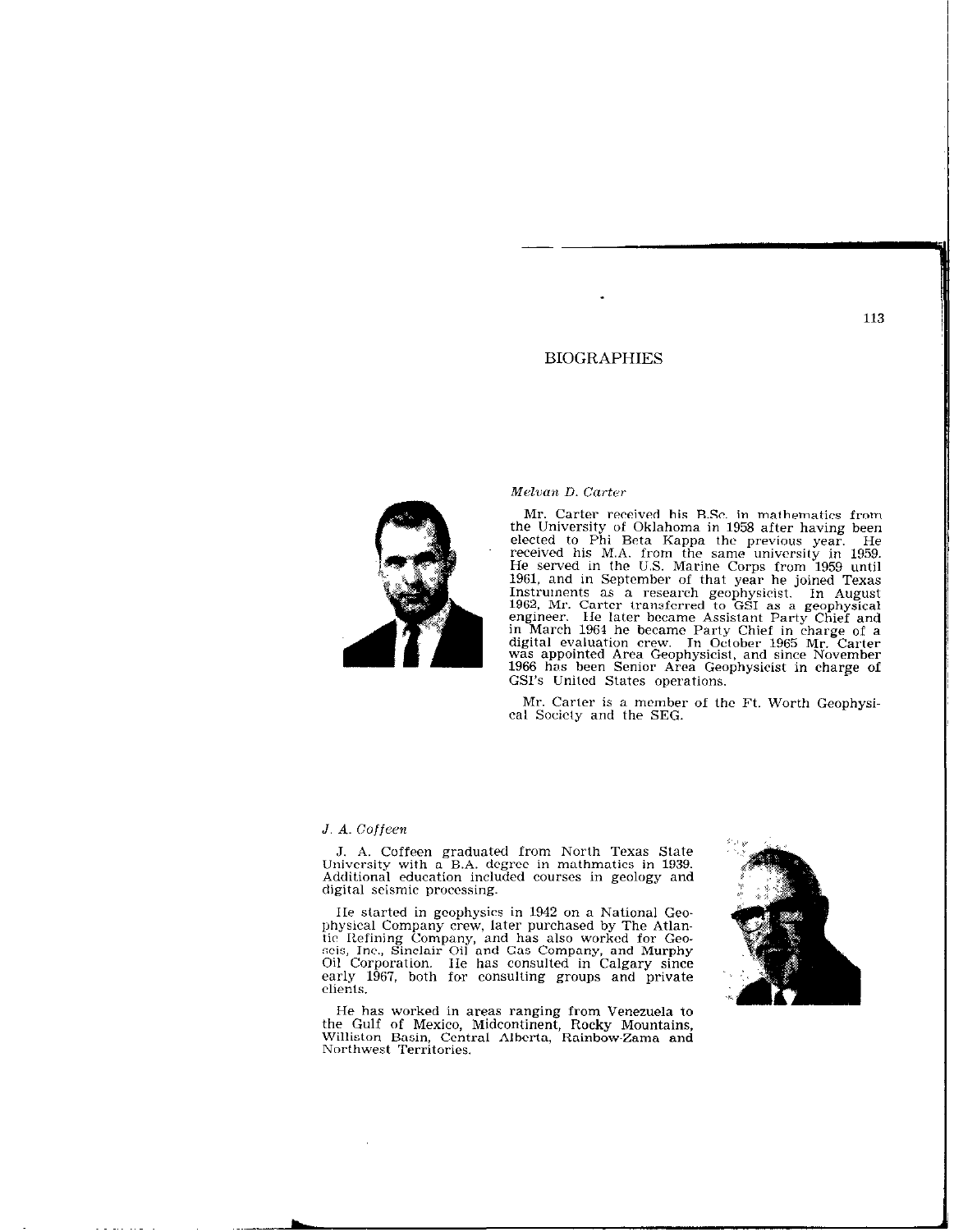#### **BIOGRAPHY**

### Craig Ferris



Craig Ferris received his A.B. Degree from Friends<br>University in 1934. He attended the University of<br>Oklahoma as a Graduate Student from 1934 to 1936. He started his career with the American Scismograph<br>Company in 1936, and in 1938 joined the Mott-Smith<br>Company in 1936, and in 1938 joined the Mott-Smith<br>Corporation as a Party Chief on a gravity field party.<br>In 1943 he be McCollum & Company in which capacity he has continued to the present.

Mr. Ferris is a Charter Member of the Canadian Society of Exploration Geophysicists. He is a member<br>of the S.E.G., the A.A.P.G. and the A.G.U., and has of the S.E.G., the A.A.P.G. and the A.G.U., and nas<br>held many offices in those societies. Ile was a mem-<br>ber of the S.E.G. Building Committee in 1965, Chair-<br>man of the S.E.G. Business and Finance Committee<br>for 1957/58, Ch president of the Geophysical Society of Tulsa for 1963/64 and is currently President of the Tulsa Science Foundation.

Mr. Ferris has presented many papers and publications in the field of petroleum exploration and on gravity exploration techniques.

## Helmut Hofer

Mr. Hofer received his B.Sc. degree in Physics from<br>the University of Alberta in 1964. He joined the staff<br>of Geophysical Service Inc., and worked in Alberta as<br>Geophysical Engineer and Party Chief until 1966 at<br>which tim structure and prophysicist group in Dallas. Since 1967 Mr. Hofer<br>has been Resident Area Geophysicist for GSI's Canadian Operations in Calgary.

Mr. Hofer is a member of the SEG and CSEG. During the past year he has acted as Publicity Chairman for the CSEG.





#### W. Hryhor

W. Hryhor attended the University of Saskatchewan graduating in 1951 with a Bachelor of Arts in Mathematics.

He obtained initial field and office experience with<br>Beaver Geophysical Ltd., Geophysical Services Inter-<br>national and Triad Oil Co. Ltd. and held key positions<br>in the Geophysical Departments of Canadian Oil Co.<br> $\frac{1}{100}$ Ltd., Velocity Surveys Ltd. and Banff Oil Ltd. He is presently in charge of a Geophysical Consulting firm in the city of Calgary.

Mr. Hryhor is a member of the Canadian Society<br>Exploration Geophysicists, Society of Exploration<br>Geophysicists and the Professional Engineers of Alberta.